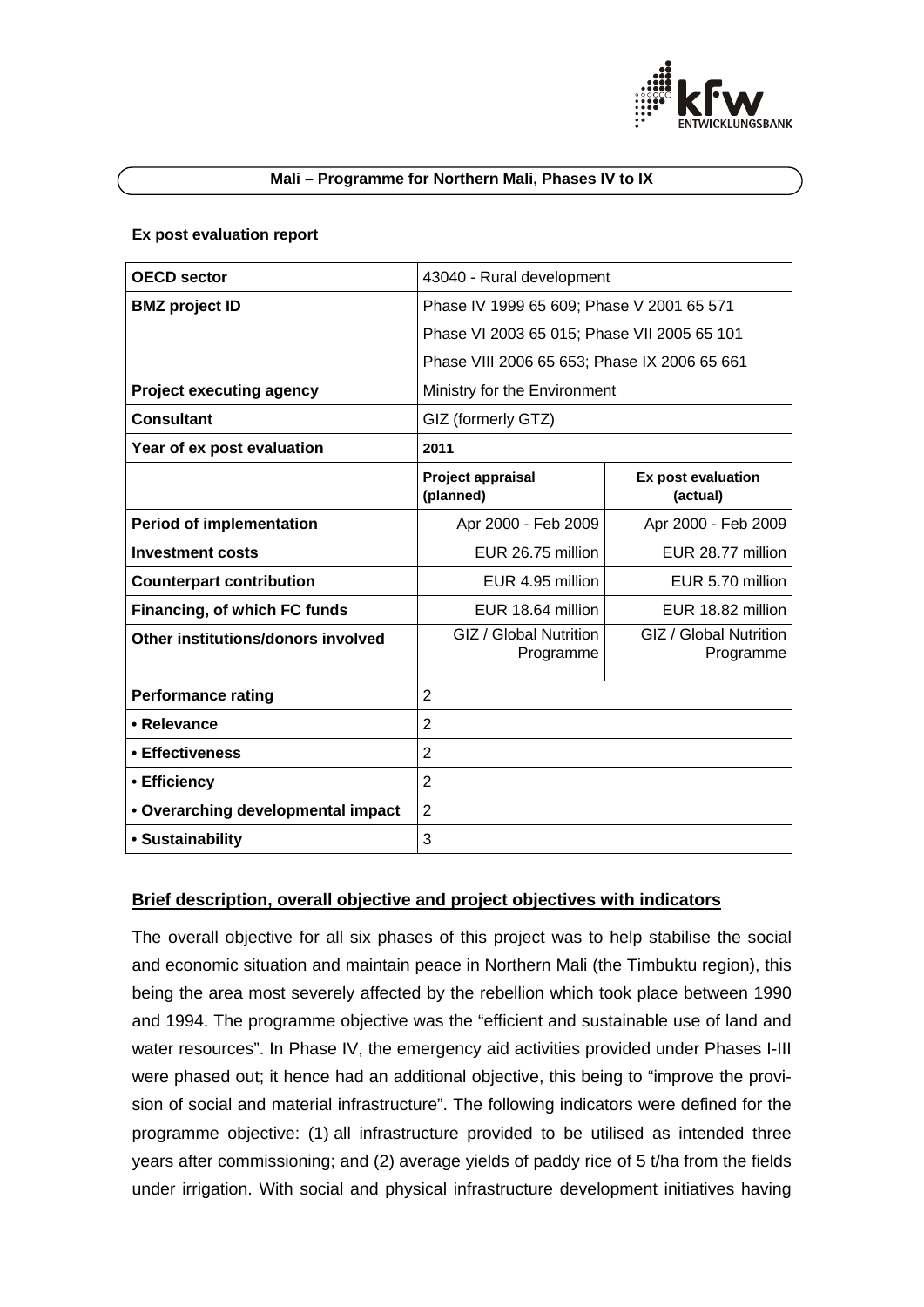come to an end in Phase IV, the programme objective was subsequently confined to "better utilisation of the potential for economic development" which existed in the programme region. This objective was retained from Phase V onwards. The yield indicator of 5 t/ha that was selected for Phase IV was updated, and from Phase VII onwards it was expanded into a utilisation indicator (85 % of the fields that had been developed to be under cultivation).

Under Phase IV, the construction of social and community infrastructure continued (to a limited extent) and then came to an end. In subsequent phases (V to IX), programme activities concentrated on the construction and repair of village irrigation schemes (*Périmètres Irrigués Villageois*; PIVs), and on improving water regulation in the flooding areas which are used for agriculture (seasonally flooded depressions known as *mares*). The main tasks for Technical Co-operation (TC) included preparatory activities to facilitate implementation of construction measures *per se* as well as establishing user organisations, and advising and qualifying those organisations in the use and operation of the irrigation facilities provided.

The target group was the rural population that was directly affected by the rebellion and its consequences, comprising approximately 150,000 persons altogether.

# **Project design/major deviations from original planning and their main causes**

The first three phases of the programme comprised emergency relief measures which concentrated on establishing peace, stabilising the socio-economic situation and supporting the rehabilitation of physical infrastructure in the region west of Timbuktu. An evaluation carried out in 1999 by the BMZ (the Federal German Ministry for Economic Development and Cooperation) approved the FC/TC programme's continuation; but at the same time recommended a future focus on agricultural development projects in flood plains and in areas near rivers, in order to improve the region's long-term food security. This key recommendation was taken into account in the design of the phases after 1999. As a result, the programme's focus shifted to expanding facilities for pumped irrigation systems in small-scale farming (PIV) and preparing fields for flood cultivation (*mares*). Phases IV and V comprised the completion (or appropriate extension) of social and community infrastructure projects. In the course of the programme, studies were carried out in parallel to assess the sustainability of the investment projects implemented to date. Proposals arising from these studies were included in the modified programme design from Phase VII onwards.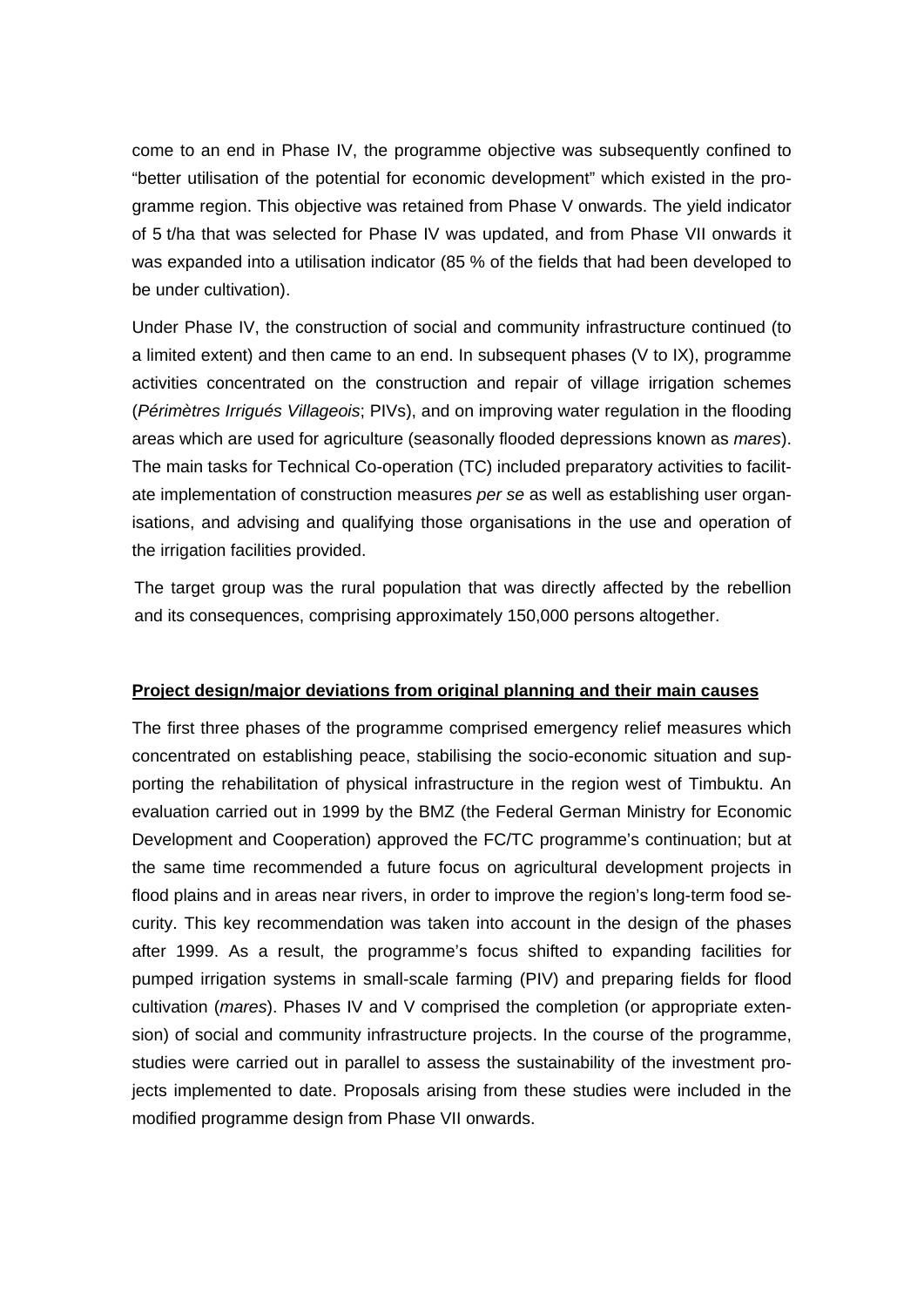Investment measures comprised:

- constructing and equipping a central workshop (*garage mécanique agricole*; GMA), which is operated by a private contractor under the supervision of the TC programme team;
- start-up finance for a "Rice Fund", which allows those who use it to obtain production supplies in larger batches and at lower prices, and also enables them to sell rice at higher prices at a later point in time:
- start-up finance for a "Mechanisation Fund", to provide producers with highquality pump sets - complete with service parts, accessories and operating supplies – at cost prices;
- Constructing (or rebuilding) micro-banks (which, according to the original TC approach, should administer the Rice Fund); and, on a pilot basis, granting refinancing lines of credit (on market terms), which would be replenished in due course.

Due to the programme's (at least initial) multi-disciplinary emergency aid character and its political nature, ownership lay with the Malian Ministry for the Environment. Direct responsibility for implementation was delegated to GIZ, within the framework of the largely autonomous programme set-up "*Programme Mali Nord*" (PMN).

User communities are responsible for the operation and maintenance of the PIVs and of the water inlet structures for the flooding areas (*mares*). As part of the TC project, they were provided with the preparation and training to enable them to carry out these tasks properly.

Since the completion of Phase IX in early 2010, the project has continued within the framework of component I of the new programme "National Programme for Small-Scale Irrigation" (BMZ no 2009 65 376) as "Appui au *Programme National d'Irrigation de Proximité (PNIP) dans le Delta Intérieur du Fleuve Niger*" (IPRODI). With the resumption of the programme under the IPRODI successor project, institutional responsibility was transferred to the Ministry for Agriculture at the beginning of 2010.

# **Key results of the impact analysis and performance rating**

Without doubt, the programme has succeeded in making a significant and noteworthy contribution to improving local and regional self-sufficiency in basic food commodities, and in raising net incomes correspondingly amongst beneficiary households and businesses. Due in part to the sharp increases seen in production costs, the growth originally projected for real incomes from irrigated rice cultivation was not achieved solely through the initiatives of this programme; it was reportedly supplemented by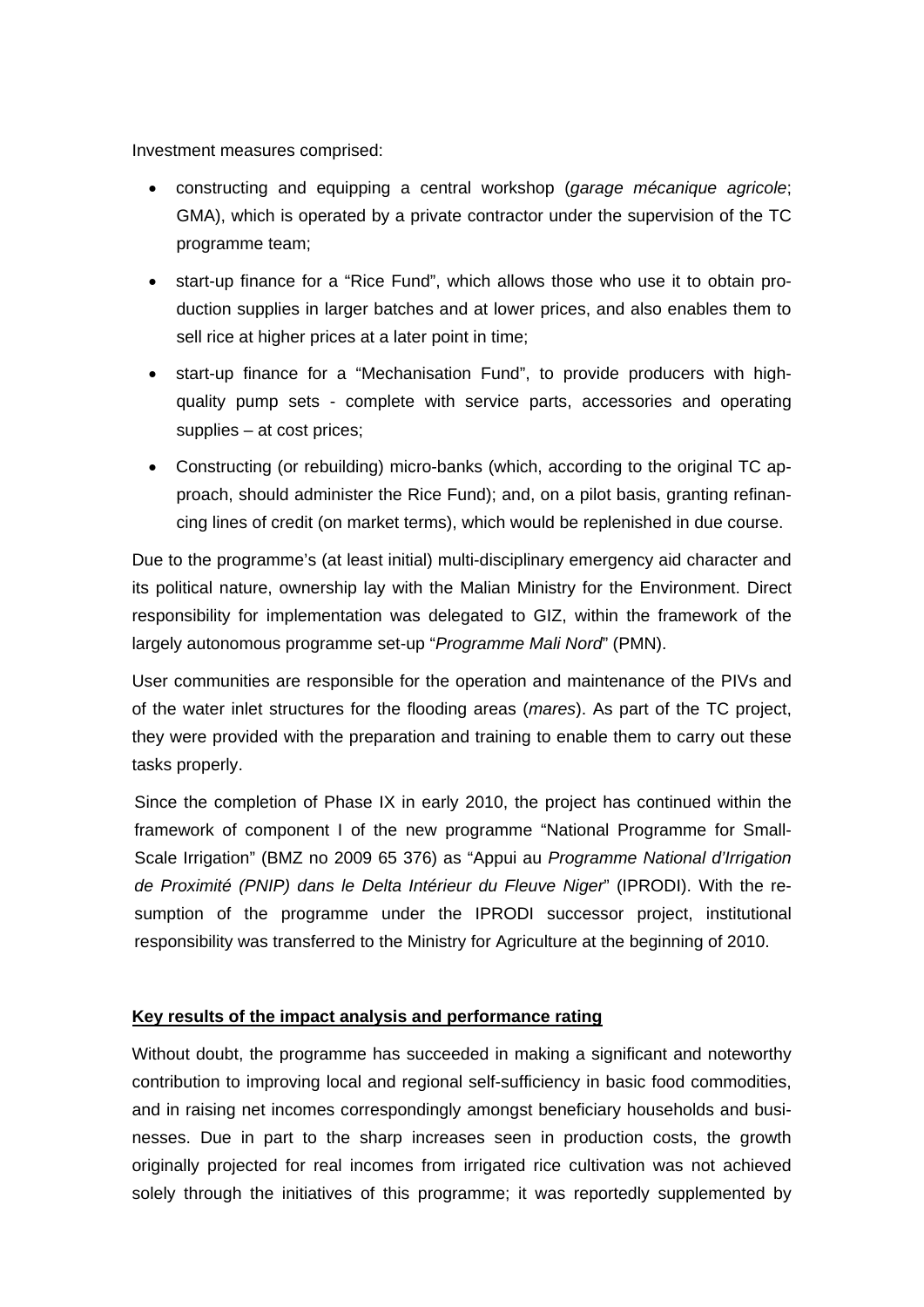additional income from growing wheat and vegetables outside the rice growing season. Response by farmers received to date permits the conclusion that irrigation farming continues to offer beneficiary farmers adequate incentive to apply the intensive production methods that were hitherto promoted.

Experience to date has shown that these user communities have little difficulty in operating the facilities and ensuring their maintenance. They undertake the required works themselves, which, in general is done promptly and without significant external support. The central workshop (see earlier) carries out regular site inspections, and remains at the disposal of the user committees in case of major repairs beyond the user groups' capability. The workshop has also trained two persons in each user community to service the pumps, so that minor repair and maintenance operations can be carried out independently. For the time being, the programme structure continues to play an active role in the Mechanisation Fund. For this, an exit strategy needs to be developed by the end of the programme.

We have assessed the project's **developmental performance** as follows:

**Relevance (rating: 2)** The core problem identified at programme appraisal - inadequate utilisation of existing developmental potential, especially in the area of agriculture - remains extremely relevant today. Expanding small-scale irrigation (with extensive involvement of target groups) constitutes one of the most promising developmental approaches available. It therefore enjoys a very high level of priority within Mali's development strategy, especially in view of its effectiveness as a method for combating poverty in rural areas. The programme's objectives conform to a large degree with Mali's developmental priorities, especially with regard to maintaining peace and stability in the north of the country and promoting small-scale irrigation farming as a preferred option for reducing rural poverty. Similarly, the programme also conformed with the developmental priorities of the German Federal Government for securing peace, combating poverty and the sustainable management of natural resources, these being priority areas for the bilateral cooperation with Mali. However, the relevance of the programme approach was constrained by the following factors: (1) a lack of integration into sectoral dialogue and donor coordination; (2) a largely autonomous implementation structure, which designed implementation modalities that were highly programmespecific and could only be replicated to a limited degree; (3) the delayed consideration of institutional sustainability aspects regarding, in particular, input finance and repair facilities.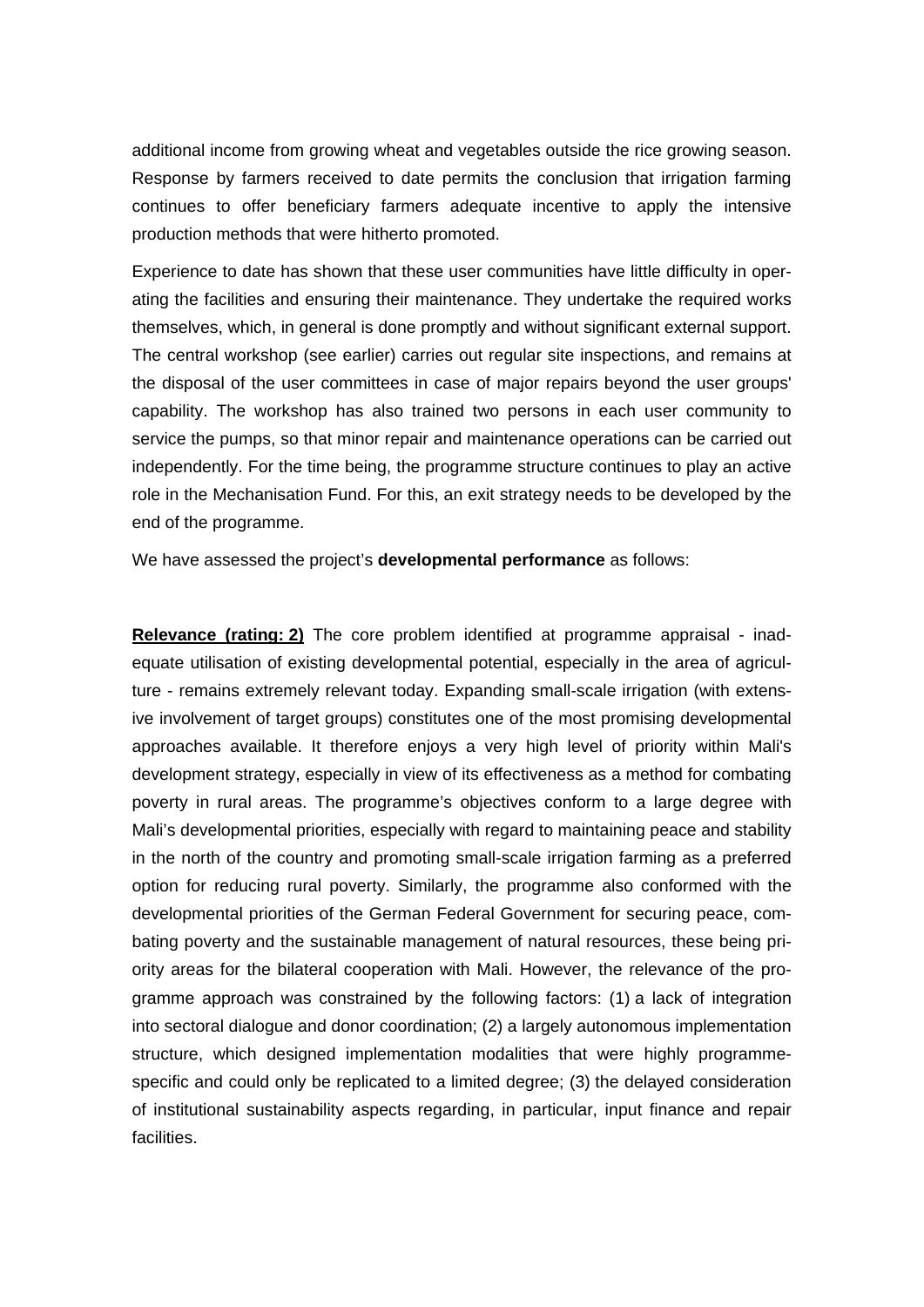**Effectiveness (rating: 2)** The revised programme objective - "the efficient and sustainable use of land and water resources" - was either achieved or exceeded in every phase of the programme. Over the period from 2001 to 2008, average utilisation of the PIV areas developed under the programme stood at 89 %, as against a target of 85 %. With average rice yields over the same period of around 5.8 t/h per year, the target of 5 t/ha was exceeded by 16 %.

**Efficiency (rating: 2)** For the most part, output per area significantly exceeded the levels anticipated (by 50% in new PIV systems and 466 % in the *mares,* taken across all phases), without any associated increase in costs. This applied both to the new PIV facilities and to the flooding areas which benefited from improved water regulation. Construction projects were generally completed ahead of time, which proves the programme structures' high implementation capacity. Specific investment costs as well as TC costs remained well below the levels experienced in comparable projects in support of small-scale irrigation in Mali and/or the Sahel region.

At the assumed producer price for paddy rice, contribution at the time of ex post evaluation ranged from FCFA 146,328 (EUR 223) in the least favourable case to FCFA 446,328 (EUR 680) in the best example. (This excluded any imputed costs for work by family members, but did include a deprecation allowance for the motor pumps). At constant prices, the target figures have been achieved by a rate of between roughly 71 % and 84 % of the levels anticipated at project appraisal.

Overall it can be plausibly assumed that, in the area of rice cultivation, an acceptable level of aggregate allocative efficiency was reached (under the prevailing market conditions) to achieve effective import substitution. However, the pumped irrigation system which is essential in the programme region, where there is no effective alternative - is more expensive and far less convenient to operate than other gravity-fed irrigation systems used in the country.

**Overarching developmental impact (rating: 2)** The programme's most important macro- and socio-economic effect lies in its contribution to improving local and regional self-sufficiency in a staple commodity - rice. This has enhanced the nutritional situation of the rural population, despite its having grown in size by around 210,000 since the beginning of Phase IV. The additional production quantity (which now stands at around 83,000 tonnes of paddy rice per year) is sufficient for the needs of some 533,300 people, or about 81 % of the total population of the Timbuktu region. Furthermore, due to the labour-intensive nature of cultivating, processing and selling rice (including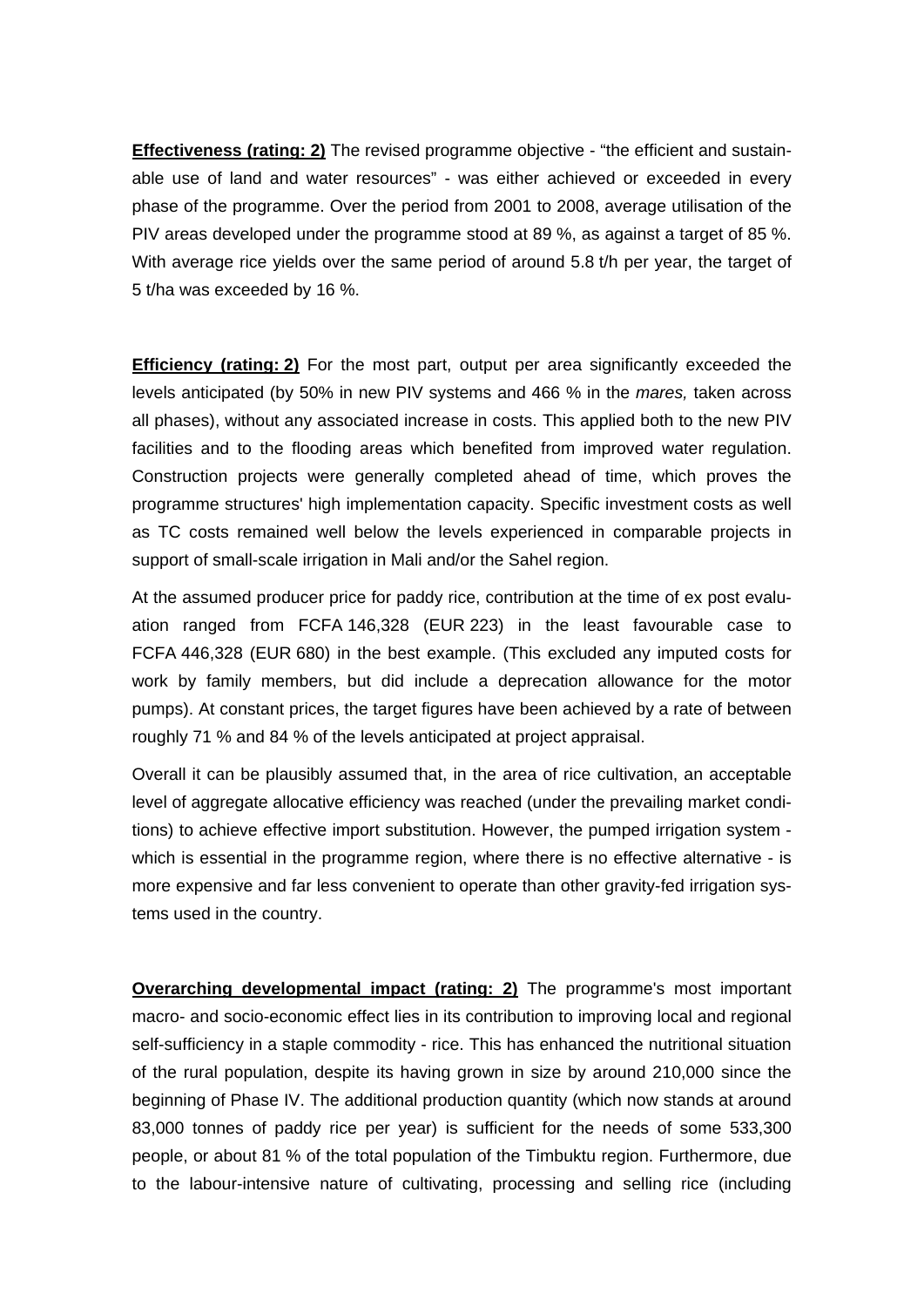transporting it), the project has had a significant impact on employment and produced various multiplier effects; these, however, are difficult to quantify.

Analysis of the programme's impact on income levels and self-sufficiency in beneficiary households (based on a model which assumes an average household size of eight people and an additional area under irrigation of 0.25 ha) shows that the objectives being targeted were either attained or surpassed in each scenario. Given a daily requirement of 0.4 kg of paddy rice per person, the additional production generated though the programme is sufficient, in the least favourable scenario (a producer price for paddy of just FCFA 100 / kg), to cover the needs of a family of eight for 126 days (as against the initial target of 128 days). At a price level of FCFA 160 per kg this period increases to 230 days, equating to 25 days or 12 % above expectations. Assuming that on average three people benefit from each plot, the figures become 335 days at a paddy price of FCFA 100/ kg and 612 days at FCFA 160 / kg).

**Sustainability (rating: 3)** Based on operational and user experience, it is evident that the farmers are highly interested in intensive irrigated rice production. This is confirmed by the degree of utilisation achieved so far and the very high level of average rice yields; it can therefore be concluded that no significant problems have arisen to date in the operation and maintenance of the irrigation systems that have been built. Individual users or farmers' organisations successfully carry out essential pre- and postproduction activities (obtaining production supplies, processing and selling). This is done on an independent basis, with no injection of programme subsidies. However, programme structures continue to play a very active role in the Rice Fund, and also in ensuring an appropriate supply of pumps and service parts – thereby compensating, on at least a transitional basis, for the previous lack of market-based solutions. The ongoing evolution and consistent implementation of modified operational concepts in this area  $-$  which is of central importance to sustainability  $-$  is one key conceptual aspect of the project's current successor phase (IPRODI).

Based on the above sub-ratings, the overall evaluation of the project indicates a good level of developmental performance (rating: 2).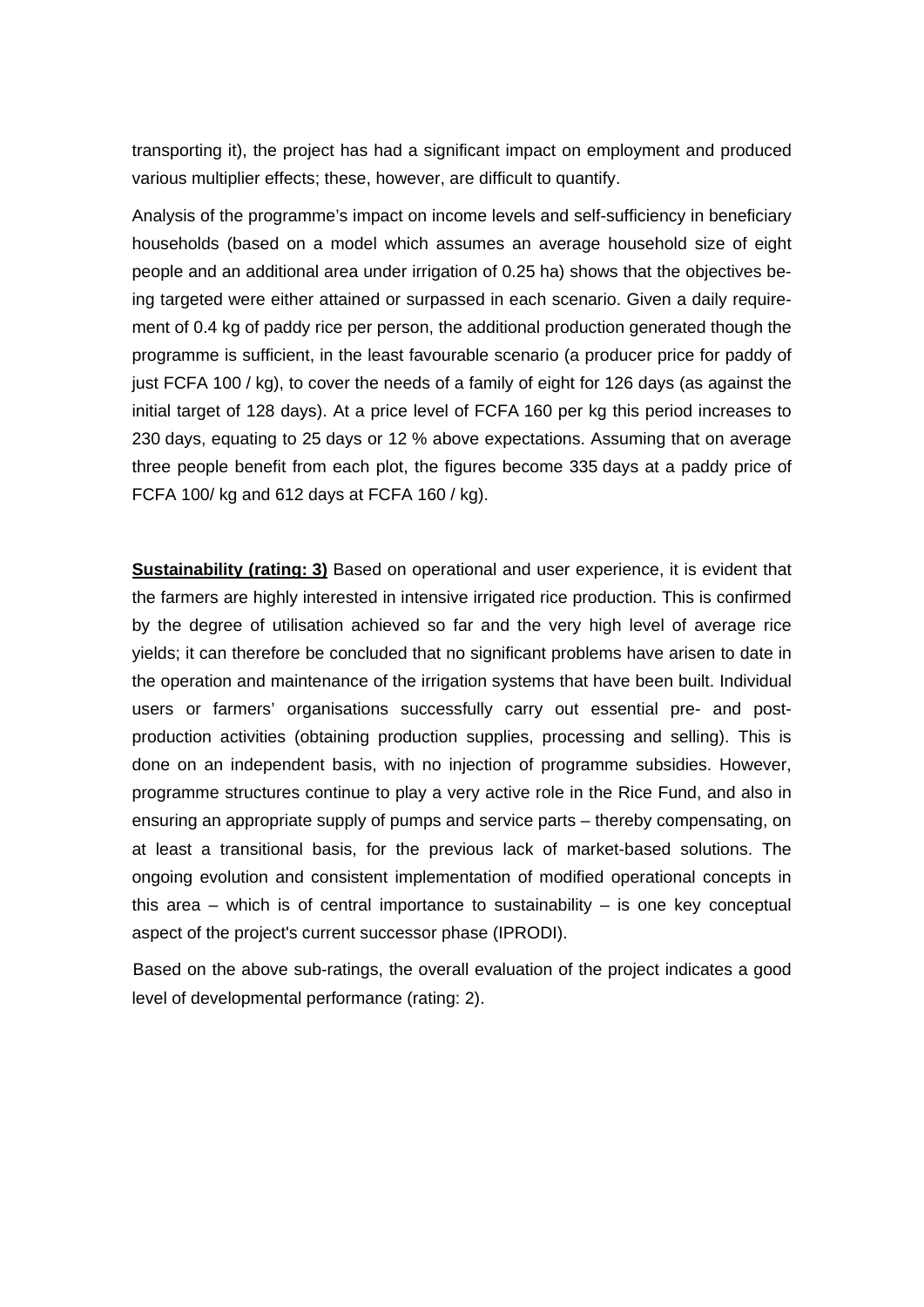# **General conclusions and recommendations**

General conclusions and recommendations can be summarised as follows:

- (1) Both at project appraisal and at the start of implementation, medium- to longterm aspects of sustainability - including institutional considerations – need to be examined and addressed through suitable measures in the programme design, even in those projects which have been conceived within an emergency aid context.
- (2) Even in those projects with largely autonomous implementation structures reduced operational involvement of public partner structures, it must be borne in mind that responsibility for various key sustainability parameters usually rests with respective government/ public entities, esp. with respect to appropriate reforms (e.g. land use rights, defining property and usage rights over irrigation and drainage systems, and policies on taxation and duties).

### Attached

Overview of Phase IV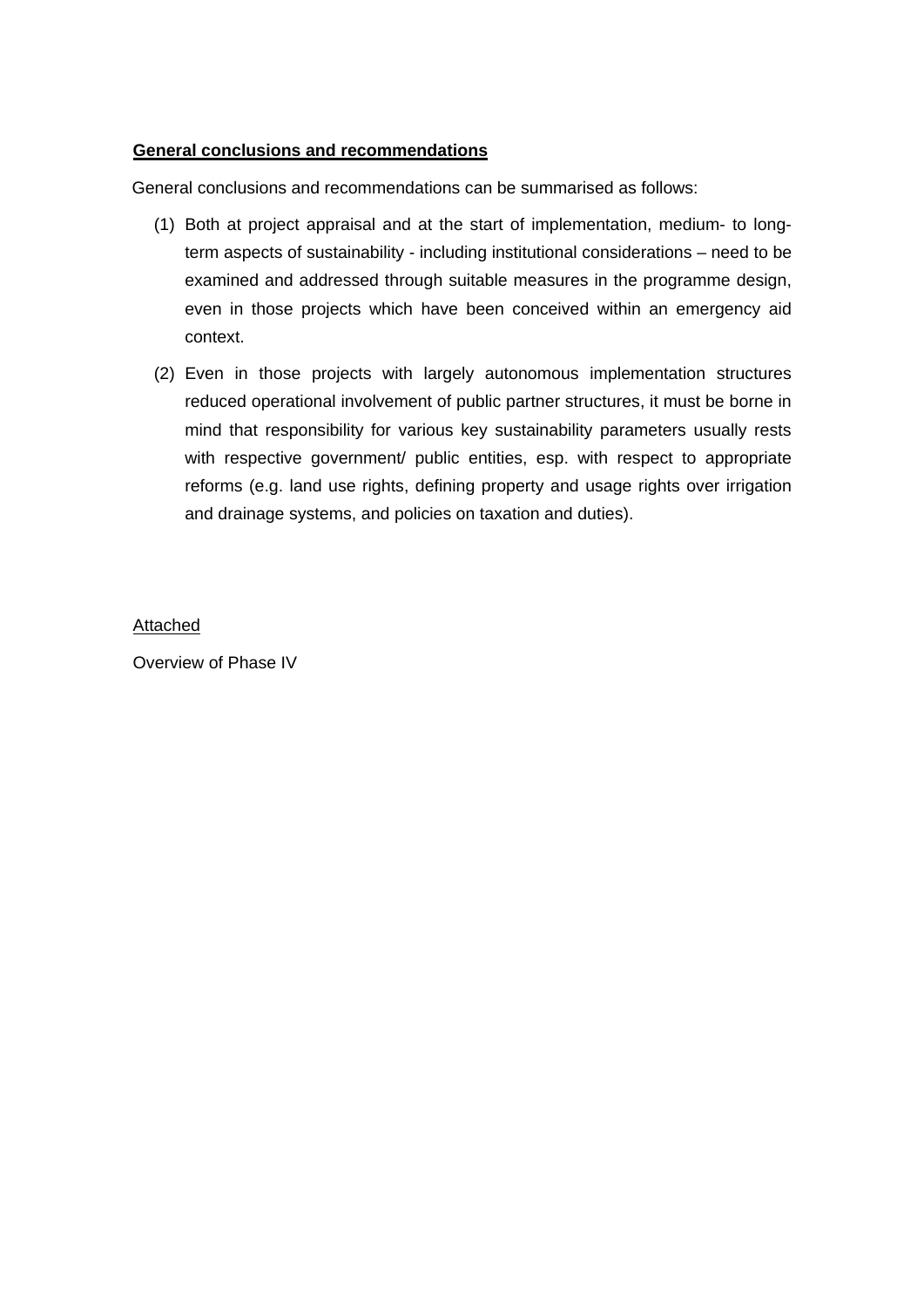| Overview of Phases IV - IX |                                   | Project appraisal<br>(planned) | <b>Ex post evaluation</b><br>(actual) |
|----------------------------|-----------------------------------|--------------------------------|---------------------------------------|
| Phase IV 1999 65 609       | Implementation start and duration | April 2000; 30 months          | April 2000; 21 months                 |
|                            | Investment costs 1)               | EUR 6.08 million               | EUR 8.95 million                      |
|                            | <b>Counterpart contribution</b>   | EUR 0.46 million               | EUR 1.15 million                      |
|                            | Financing, of which FC funds      | EUR 5.11 million               | EUR 6.57 million                      |
| Phase V 2001 65 571        | Implementation start and duration | January 2002 / 15 months       | December 2001 / 10                    |
|                            | Investment costs 1)               | EUR 2.32 million               | EUR 8.95 million                      |
|                            | <b>Counterpart contribution</b>   | EUR 0.60 million               | EUR 1.15 million                      |
|                            | Financing, of which FC funds      | EUR 1.53 million               | EUR 6.57 million                      |
| Phase VI 2003 65 015       | Implementation start and duration | January 2003 / 36 months       | January 2003 / 36 months              |
|                            | <b>Investment costs</b>           | EUR 7.55 million               | EUR 7.48 million                      |
|                            | <b>Counterpart contribution</b>   | EUR 1.49 million               | EUR 1.48 million                      |
|                            | Financing, of which FC funds      | EUR 5.00 million               | EUR 5.18 million                      |
| Phase VII 2005 65 101      | Implementation start and duration | January 2006 / 25 months       | January 2006 / 25 months              |
|                            | Investment costs 2)               | EUR 5.70 million               | EUR 12.34 million                     |
|                            | <b>Counterpart contribution</b>   | EUR 1.70 million               | EUR 3.07 million                      |
|                            | Financing, of which FC funds      | EUR 3.00 million               | EUR 7.07 million                      |
| Phase VIII 2006 65 653     | Implementation start and duration | January 2007 / 25 months       | January 2007 / 25 months              |
|                            | Investment costs 2)               | EUR 1.80 million               | EUR 12.34 million                     |
|                            | <b>Counterpart contribution</b>   | EUR 0.20 million               | EUR 3.07 million                      |
|                            | Financing, of which FC funds      | EUR 1.50 million               | EUR 7.07 million                      |
| Phase IX 2006 65 661       | Implementation start and duration | January 2007 / 25 months       | January 2007 / 25 months              |
|                            | Investment costs 2)               | EUR 3.30 million               | EUR 12.34 million                     |
|                            | <b>Counterpart contribution</b>   | EUR 0.50 million               | EUR 3.07 million                      |
|                            | Financing, of which FC funds      | EUR 2.50 million               | EUR 7.07 million                      |

**1) The current actual costs stated refer to Phases IV and V combined; these cannot be reported separately.** 

**2) The current actual costs stated refer to Phases VII to IX combined; these cannot be reported separately.**